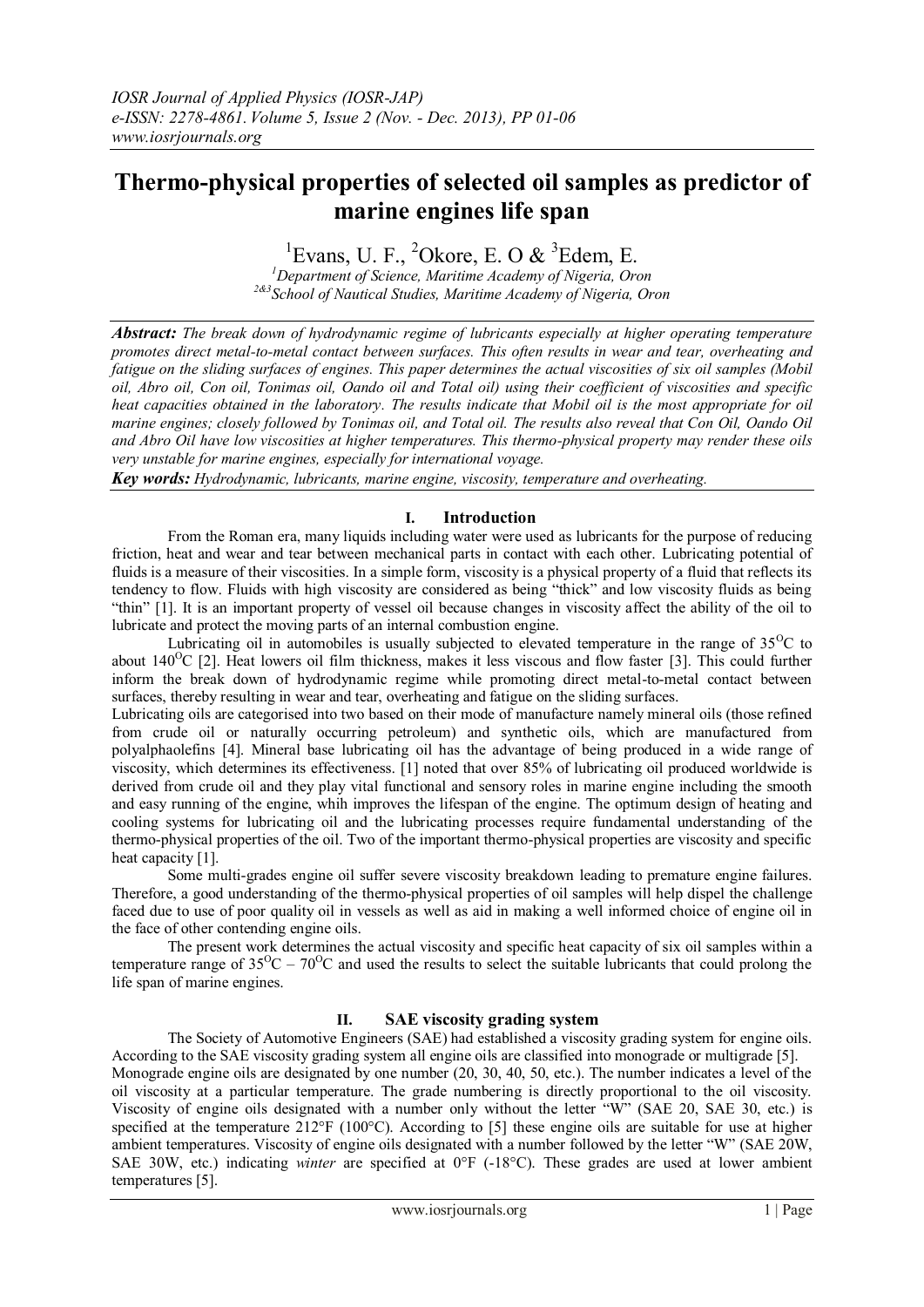Viscosity of engine oils may be stabilized by [polymeric](http://www.substech.com/dokuwiki/doku.php?id=polymers) additives (Viscosity Index Improvers). Viscosity of such engine oils is specified at both high and low temperature called multigrade oils. They are designated by two numbers and the letter "W" (SAE 5W-30, SAE 15W-30, SAE 20W-50, etc.). The first number of the designation specifies the oil viscosity at cold temperature, the second number specifies the oil viscosity at high temperature. For example: SAE 15W-30 oil has a low temperature viscosity similar to that of SAE 15W, but it has a high temperature viscosity similar to that of SAE 30. This gives multigrade oils wide temperature range [6].

## **2.1 Application of oil to marine engines**

Lubricating oil for an engine is stored in the bottom of the crankcase, known as the sump or in a drain tank located beneath the engine. The oil is drawn from the tank through a strainer, one of a pair of pumps, into one of a pair of fine filters. It is then passed through a cooler before entering the engine and being distilled to the various branch pipes. The branch pipe for a particular cylinder may feed the main bearing, for instance. Some of this oil will pass along a drilled passage in the crankcase to the bottom end bearing and then up a drilled passage in the connecting rod to the gudgeon pin or crosshead bearing [7].

Where the engine has oil-cooled pistons, there is always a supply from the lubricating oil system, possibly at a higher pressure produced by booster pumps (e.g. Sulzer RTA engine). A good lubricating oil lubricates pistons without any carbon deposited on the hotter parts of the engine [6]. Some engine mechanisms that need lubrication are piston motion in cylinder, crankshaft rotation in engine bearings, piston pin rotation in the brush of small end of the connecting rod, camshaft rotation in camshaft bearings and Cams sliding over the valves rods.

# **2.1.1 Velocity gradient**

When a fluid is moving through a pipe or a solid object is moving through a fluid, the layer of fluid in contact with the sides of the pipe or the surface of the object tends to be in the same state of motion as the object with which it is in contact. The layer of fluid along the side of the pipe can be said to be at rest, while the layer in contact with the moving object is been carried along at the same velocity as the object. If the difference in velocity between the fluid at the sides of the pipe and that at the centre, or between the moving object and the fluid through which it is moving, is not significant, it means that the fluid is flowing in a continuous smooth layers; that is, the flow is laminar.

The difference in velocity between adjacent layers of the fluid is known as velocity gradient and it is expressed as

 $V_g = v/x$  (1)

where *v* is the velocity difference and *x* is the distance between the layers. To keep one layer of fluid moving at a greater velocity than the adjacent layer, a force *F* is necessary, resulting in a shearing stress  $(F_s)$  given by  $F_s = F/A$  (2)

where *A* is the area of the surface in contact with the layer being moved.

# **2.2 The coefficient of viscosity**

The ratio of the shearing stress to the velocity gradient is a measure of the viscosity of the fluid and is called the coefficient of viscosity η

 $\eta = Fx / Av$  (3)

The cgs unit for measuring the coefficient of viscosity is the poise. Experiments have shown that the coefficient of viscosity of liquids decreases with increasing temperature, while the coefficient of viscosity of gases increases with increasing temperature. In liquids an increase in temperature is associated with the weakening of bonds between molecules; since these bonds contribute to viscosity, the coefficient is decreased. On the other hand, intermolecular forces in gases are not as important a factor in viscosity as collisions between the molecules, and an increase in temperature increases the number of collisions, thus increasing the coefficient of viscosity. A striking result of the kinetic theory of gases is that the viscosity of a gas is independent of the density of the gas. Viscosity is the principal factor resisting motion in laminar flow [6]. However, when the velocity increases to a point at which the flow becomes turbulent, pressure differences resulting from eddy currents rather than viscosity provide the major resistance to motion. This paper adopts the Stokes formula (4) to determine the coefficient of different oil samples used for lubricating marine engines.

$$
\eta = \frac{2ga^2(\rho - \sigma)}{9V_0} \tag{4}
$$

## **2.3 Determining viscosity index**

The viscosity index can be determined based on a single, discrete sample or on a continuous sample stream [4, 5]. A sample is fed into a first pressure drop device where a first pressure drop is measured. A first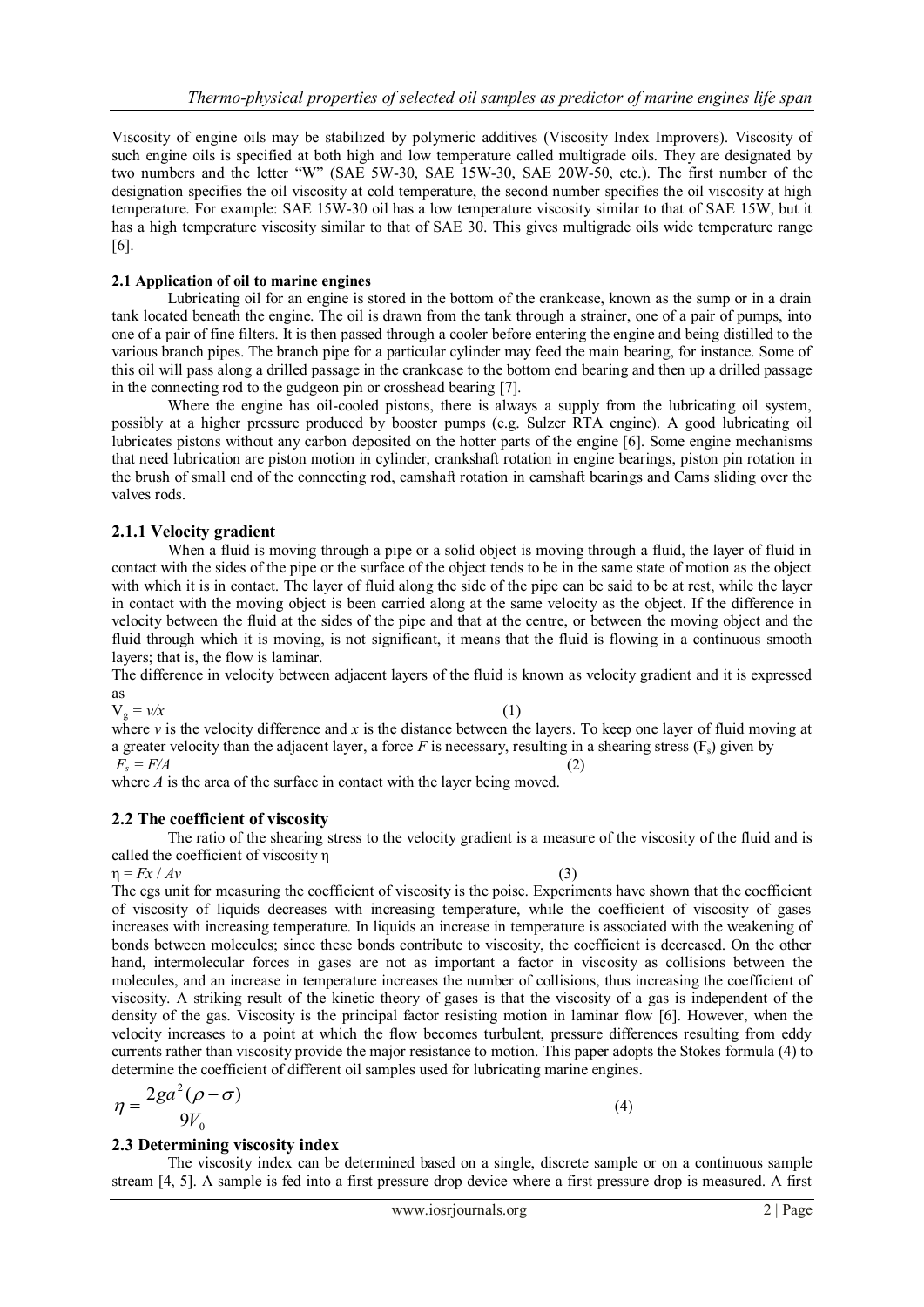sample temperature and mass flow are measured at that point. A first density of the sample is determined from a sample mass flow meter so that a first kinematics viscosity can then be determined using the first sample pressure drop, temperature, and density. Then the sample temperature is changed to a second sample temperature and the sample is passed through a second pressure drop device. The second sample temperature, sample density and pressure drop are used to determine a second kinematics viscosity at the second sample temperature. The viscosity index of the sample is determined using the first and second kinematics viscosities.

# **2.4 Effect of temperature on the viscosity of the fluid**

Understanding the effect of temperature on the viscosity of the fluid is very important [14, 20, 21, 23, 24, 25, 26]. As the temperature of the fluid increases, its viscosity decreases. The viscosity is the property of the fluid that resists the flow of the fluids (liquids and gases). In engines, the lubricating oil is usually heated to very high temperatures due to combustion of the fuel [8, 16, 17, 18 19]. Hence, it is vital to distinguish those lubricating oils that will be viscous enough to be able to lubricate the moving parts of the engine at high temperatures.

There are chances that at high temperature the fluid may loose its viscosity, which may render it useless when used in high temperature. In most cases, some of the fluids may even start evaporating at high temperature [9, 15].

Whenever a fluid is to be used for any mechanical application, the operating temperature should be given due consideration [10]. The fluid that can sustain those operating temperatures should only be selected for those applications; otherwise the very purpose of using the fluid will be lost [7, 16].

# **2.5 Theoretical background of viscosity**

When a spherical ball bearing is allowed to fall through a viscous liquid, it experiences a resistive viscous force (F) until it acquires terminal velocity  $(V_0)$ . The resistive force is given by

$$
F = 6\pi V_0 \mu r \tag{5}
$$

where  $\mu$  is the coefficient of viscosity and r radius of the ball bearing. The weight  $(w)$  of the ball bearing of mass, m under gravity  $(g)$  is given by

 $W = (4/3)\pi r^3$  $g \tag{6}$ Since the bearing occupies space, it displaces a volume of liquid which equals its weight. The upthrust (U), which opposes a falling ball bearing, is given by

 $U = (4/3)\pi r^3$ 

 $\rho$ g (7) The growth of this force does not enable the bearing to have a change in velocity anymore (therefore  $a = 0$ ) and it is said to attain a terminal velocity  $(V<sub>O</sub>)$  just when the resulting force on it is zero. Hence, the net force on the bearing is

$$
6\pi\mu rV_0 - 4/3\pi r^3 \left(\sigma - \rho\right) g = 0
$$
\nwhere

$$
\mu = \frac{2gr^2 \rho - \sigma}{9V_0} \tag{9}
$$

$$
6\pi \eta r V_o = \underline{4\pi r^3} \left(\rho - \sigma\right) \tag{10}
$$

$$
6\Pi \eta r V_0 = \frac{4r^2x\rho - \sigma}{36V_0}
$$
 (11)

$$
\eta = \frac{4r^2x\rho - \sigma}{18V_0} \tag{12}
$$

Therefore:  $n =$ 

$$
\frac{2gr^2(\rho-\sigma)}{2gr^2(\rho-\sigma)}\tag{13}
$$

 $9v_0$ 

# **III. Materials And Methods**

The thermo-physical properties of selected oil samples were carried out using the following: beaker, thermometer, retort stand with clamp, viscometer, Bunsen burner, weight balance, micro-screw gauge, spherical ball bearing and oil samples (Mobil Oil, Tonimas Oil, Con Oil, Total Oil, Abro Oil and Oando Oil).

A spherical ball bearing is allowed to descend though the oils and the terminal velocity of the ball in the oil was determined. Then Stoke's law was applied to determine the coefficient of viscosity of the oil samples.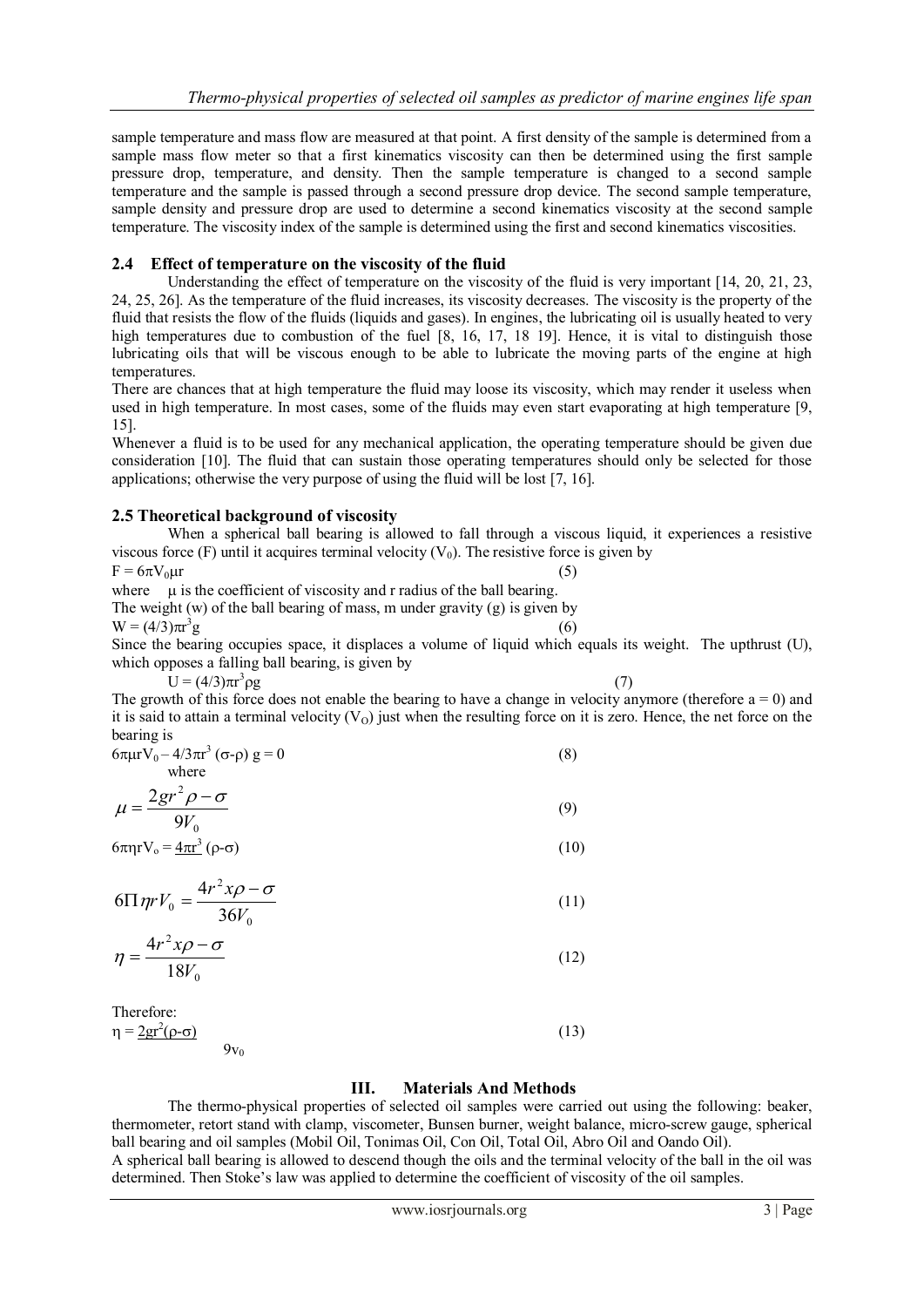# **3.1 Specific heat capacity**

If a given quantity of heat (Q) is added to a homogenous sample of matter of mass (m) (such as a pure substance or a solution), the quantity of heat needed to raise its temperature is proportional to the mass (m) as well as to the rise in temperature  $(Δ T)$ . These parameters are related quantitatively by

 $Q = C \times m \times (\Delta T)$  (15) where c is a constant of proportionality representing specific heat capacity and m is the mass of oil samples. Specific heat capacities provide a convenient way of determining the heat added to, or removed from a material

[11, 12, 22, 24]. This work adopted the calorimetory method and the principle of conservation of energy stated as

 $c_1m_1t_1 = c_2m_2t_2$  (16)

to determine the specific heat capacities of the six oil samples at the temperature ranging from  $35^{\circ}$ C to  $70^{\circ}$ C. The actual viscosity of the oil samples was computed using

$$
\mu = A \exp{\frac{B}{T}} \tag{17}
$$

Therefore,

Log  $\mu =$ Log  $A + B (0.434) T$  (18)

The constants A and B in equ 18 were determined.

## **IV. Results and Discussion**

Table 4.1 is the summary of the coefficient of viscosity obtained for the various oil samples at different temperature. Table 4.2 shows the logs of the coefficient of viscosity of oil samples and their temperature inverse. This enabled the computation of the constants in equ 18 and is presented on Table 4.3. The actual viscosity of the oil samples are contained in Table 4.4.

The variation in viscosity of different oil samples with temperature also shows that viscosity is inversely proportional to temperature. This result agrees with [7]. As the heat applied to oil is increased, the lubricating potential falls until the oil completely loses its viscosity. This exposes the engine the risk of over heat and eventually damage.

Oil samples selected for this study presented different peak value of viscosity. The viscosity value of Mobil oil hits the higher peak compared to others, while Abro oil had the lowest viscosity value showing that Mobil oil is more viscous than others. From table 4.10, Mobil oil had the highest viscous value (0.18 kg/m.s) at  $35^{\circ}$ C. This value drops to 0.09 kg/m.s at  $70^{\circ}$ C.

Tonimas oil and Total oil had very similar viscosity value at low temperature (0.15 kg/m.s at 35 $^{\circ}$ C). At 70 $^{\circ}$ C, Total oil has a viscosity of 0.07 kg/m.s while the viscosity Tonimas oil is 0.08 kg/m.s. The disparity in their viscosities begins at  $45^{\circ}$ C and a maximum value of 0.01kg/m.s is obtained. This level of disparity is considered not significant. Therefore, the two oils have similar thermo-physical property.

Oando oil has a viscosity value of 0.11 kg/m.s at  $35^{\circ}$ C and losses its viscosity rapidly as heat is applied to it. From  $55^{\circ}$ C-70 $^{\circ}$ C its viscosity falls to 0.06 kg/m.s. Results indicate that Con oil has the same characteristics as Oando oil. However, that Oando oil has a more viscous ability of 0.01 kg/m.s higher than that of Con oil at higher temperatures. The peak specific heat capacity values for the different samples were significantly different. Oil samples present different peak values of specific heat capacity. Abro oil ( $c=5.047J/g^{\circ}C$ ) has the highest values of specific heat capacity compared to other oil samples. Other samples have the following values (Mobil oil: 4.658 J/g<sup>o</sup>C, Tonimas oil: 4.731J/g<sup>o</sup>C, total oil: 4.762J/g<sup>o</sup>C, Oando oil: 4.616J/g<sup>o</sup>C, con oil:  $4.743J/g<sup>o</sup>C$ ). According to [3,2,13] when oil film thickness is low at high temperature, its hydrodynamic regime is broken and direct metal-to-metal contact between surfaces occurs and this may cause wear and tear, overheating and fatigue on the sliding surfaces.

However, those oils with high viscosity at low temperatures could be very useful lubricants in the refrigerator compressors, since the suction side of the compressor operates at low temperature; while high temperature is on the discharge side of the compressor.

**Table 4.1: Summary of average coefficient of viscosity at different temperature**

| <b>Samples</b> | 35 <sup>0</sup> C | 40°C   | o<br>$45^{\circ}$ C | 50°C   | $55^{\circ}$ C | $60^{\rm o}$ C | $65^{\circ}C$ | $70^{\rm o}$ C |
|----------------|-------------------|--------|---------------------|--------|----------------|----------------|---------------|----------------|
| Mobil          | 93.297            | 72.483 | 64.517              | 52.943 | 26.340         | 17.394         | 14.047        | 11.962         |
| Tonimas        | 54.397            | 28.221 | 22.627              | 21.038 | 21.521         | 18.819         | 14.492        | 11.962         |
| Con            | 59.999            | 36.916 | 32.819              | 19.865 | 17.507         | 13.655         | 1.899         | 8.447          |
| Total          | 29.314            | 23.295 | 22.159              | 21.297 | 17.114         | 12.727         | 1.034         | 7.685          |
| Oando          | 24.317            | 23.494 | 22.259              | 18.962 | 14.758         | 14.365         | 8.333         | 6.907          |
| Abro           | 26.118            | 23.272 | 22.401              | 19.925 | 18.925         | 16.735         | 13.561        | 8.398          |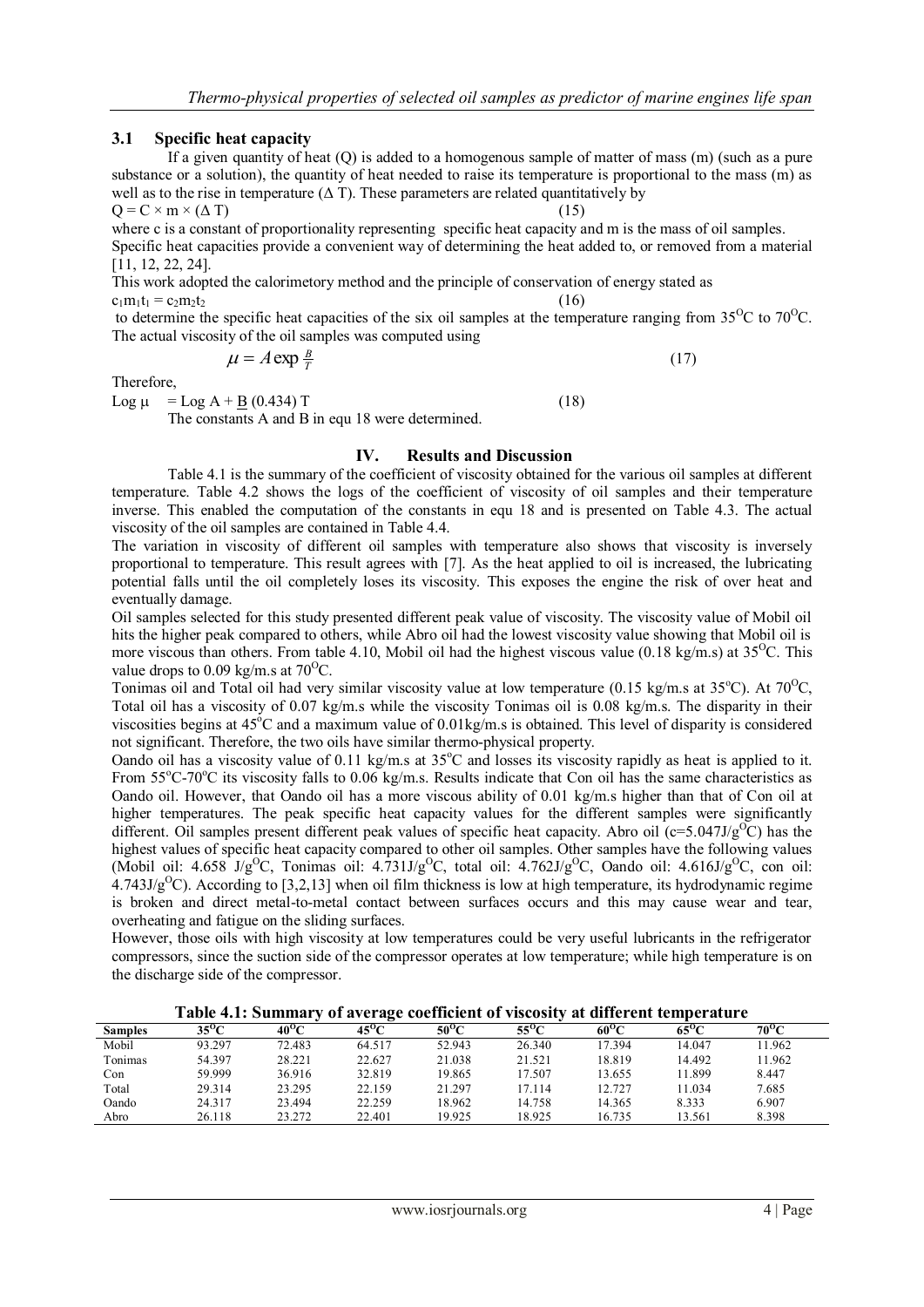| Table 4.2: Log of oil samples and 1/temperature  |             |             |             |             |             |             |             |             |
|--------------------------------------------------|-------------|-------------|-------------|-------------|-------------|-------------|-------------|-------------|
| TK<br>$1/3$ (x10 <sup>-3</sup> ) k <sup>-1</sup> | 308<br>3.25 | 313<br>3.20 | 318<br>3.15 | 323<br>3.10 | 328<br>3.05 | 333<br>3.00 | 338<br>2.95 | 343<br>2.90 |
| Mobil Oil                                        | .9699       | .8602       | 1.8097      | 1.7238      | 1.4206      | .2404       | 1.1476      | 1.0778      |
| Tonimas Oil                                      | 1.7356      | .4506       | 1.3546      | 1.3230      | 1.3329      | 1.2746      | 1.1611      | 1.0778      |
| Con Oil                                          | 1.7781      | .5672       | 1.5161      | 1.2981      | 1.2432      | 1.1353      | 1.0755      | 0.9267      |
| Total Oil                                        | 1.4671      | 1.3673      | 1.3456      | 1.3283      | 1.2334      | 1.1047      | 1.0427      | 0.8856      |
| Oando Oil                                        | 1.3859      | 1.3710      | 1.3475      | 1.2779      | 1.1690      | 1.1573      | 0.9208      | 0.8393      |
| Abro Oil                                         | 4169        | .3668       | 1.3503      | 1.2994      | 1.2994      | 1.2236      | 1.1323      | 0.9242      |

#### **Table 4.2: Log of oil samples and 1/temperature**

## **Table: 4.3 Log A exp B/T for all oil samples**

|                    | -        |      |                       |  |
|--------------------|----------|------|-----------------------|--|
| <b>Oil Samples</b> |          |      |                       |  |
| Mobil              | 0.06     | 6.36 | $0.06 \exp 6.36$ T    |  |
| Tonimas            | 0.00     | 5.37 | $0.00 \exp 5.37/T$    |  |
| Con                | $-0.029$ | 3.31 | $-0.029$ exp $3.31/T$ |  |
| Total              | $-0.14$  | 5.07 | $-0.14 \exp 5.07/T$   |  |
| Oando              | $-0.2$   | 3.96 | $-0.2 \exp 3.96/T$    |  |
| Abro               | 0.114    | 2.21 | $0.114$ exp $2.21/T$  |  |

## **Table 4.4: Actual viscosity values of oil samples at various temperatures**

|         |                 | Temperature    |                |                |                |                |                |                |               |
|---------|-----------------|----------------|----------------|----------------|----------------|----------------|----------------|----------------|---------------|
| Sample  |                 | $35^{\rm o}$ C | $40^{\rm o}$ C | $45^{\circ}$ C | $50^{\circ}$ C | $55^{\circ}$ C | $60^{\rm o}$ C | $65^{\rm o}$ C | $70^{\rm O}C$ |
|         |                 | 308K           | 313K           | 318K           | 323K           | 328K           | 333K           | 338K           | 343K          |
| Mobil   | 0.06 e6.36/T    | 0.18           | 0.16           | 0.14           | 0.13           | 0.12           | 0.11           | 0.10           | 0.09          |
| Tonimas | 0e5.37/T        | 0.15           | 0.13           | 0.12           | 0.11           | 0.10           | 0.09           | 0.08           | 0.08          |
| Con     | $0.03$ e3.31/T  | 0.10           | 0.08           | 0.07           | 0.07           | 0.06           | 0.06           | 0.05           | 0.05          |
| Total   | $-0.14$ e5.07/T | 0.15           | 0.13           | 0.11           | 0.10           | 0.09           | 0.09           | 0.08           | 0.07          |
| Oando   | $-0.12$ e3.96/T | 0.11           | 0.10           | 0.09           | 0.08           | 0.07           | 0.07           | 0.06           | 0.06          |
| Abro    | $-0.11$ e2.21/T | 0.06           | 0.06           | 0.05           | 0.04           | 0.04           | 0.04           | 0.03           | 0.03          |

## **V. Conclusion**

The study shows that, not all engine oils are suitable for marine engines. This is because viscosity of some oils is very low at higher temperatures. Thereby, such oil becomes poor lubricant at that temperature. The viscosities oil sample at higher temperature is a good parameter for the selection of appropriate engine oil that can enhance the lifespan of water craft engines (main and auxiliary). The results show that Mobil oil is the most appropriate oil for marine engines; closely followed by Tonimas oil, and Total oil. However, the results reveal that Con Oil, Oando Oil and Abro Oil are not very suitable for marine engines due to their low viscosities at higher temperatures. This can easily result in fuming of the oils at higher temperatures which sacrifice their viscosities. Therefore, Master mariners should note the order of preference of the oil samples and advice the chief engineers accordingly.

# **References**

- [1] Fasina, O. O. & Colley, Z. Viscosity and specific heat of vegetable oils as a function of temperature. International Journal of Food Properties, 11(4), 2008. 738–746
- [2] Bienkowski, K. Coolants and Lubricants: The Truth. *Manufacturing Engineering.* 1993.
- [3] Smith D. "Oil's Well That Ends Well, Part 2", *Sport Rider*, 2009. retrieved 2013-03-20.
- [4] Dmitri, K. Classification of Lubricating oil. Substance and Technology: Knowledge Source on Materials engineering. 2012.
- [5] Schlosberg, R. H., Chu, J. W., Knudsen, G. A., Suciu, E. N. & Aldrich, H. S. High stability esters for synthetic lubricant applications, Lubrication Engineering, 2001. 21-26.
- [6] Lawrence, M. All about motor oil. California Scientific. 2011. Retrieved 2013-03-20.
- JASO, Motorcycle Four Cycle Gasoline Engine Oil Application Manual. JASO Engine Oil Standards Implementation Panel. May 2011.
- [8] Mihara, H., Ishiguro, T., Fukano, H., Taniuchi, S., & Ogino, K. Effect of crystallization temperature on its crystallization. IV. The influence of Tripalmitoglycerol (PPP) on the crystallization of 1,3-dipalmitoyl 2-oleoyl glycerol (POP) and 1, 2-dioleoyl-3 palmitoyl glycerol. Journal of Oleo Science. 56(5), 2007. 223-230.
- [9] Eze, S.O., Alakali, J. S., Ngadi, M. O, Njoku P. C. & Ayuk A. A. Rheological properties of crude palm oil. International Review Chemical Engineering 2(5), 2010. 598-605.
- [11] Frank, P. I., & David, P. D. Fundamental of Heat and Mass Transfer, Wiley, 2007. ISBN 0-471-45728-0.
- [12] Za´bransky, M., Ruzicka, V. A. & Eugene S. D. Heat capacity of liquids: Critical Review and Recommended Values. Journal of Phys. Chem. Ref. Data, 30(5), 2002. 1199 -1205.
- [13] James A. & Spearot, E. High-Temperature, High-Shear Oil Viscosity: Measurement and Relationship to Engine Operation (ASTM STP 1068), ASTM, 1989. p. 1
- [14] Geller, D. P, & Goodrum, J. W. Rheology of vegetable oil analogs and triglycerides. Journal of America Oil Chemical Society. 77(2), 2000. 111-114.
- [15] González, C; Resa, J.M., Concha, R.G. & Goenaga, J. M. Enthalpies of mixing and heat capacities of mixtures containing alcohols and n-Alkanes with corn oil at 298.15 K. Journal of America Oil Chemical Society; 81(9), 2004. 1415-1419
- [16] Klamman, D. (1984). *Lubricants and Related Products*, Verlag Chemie, ISBN 0-89573-177-0